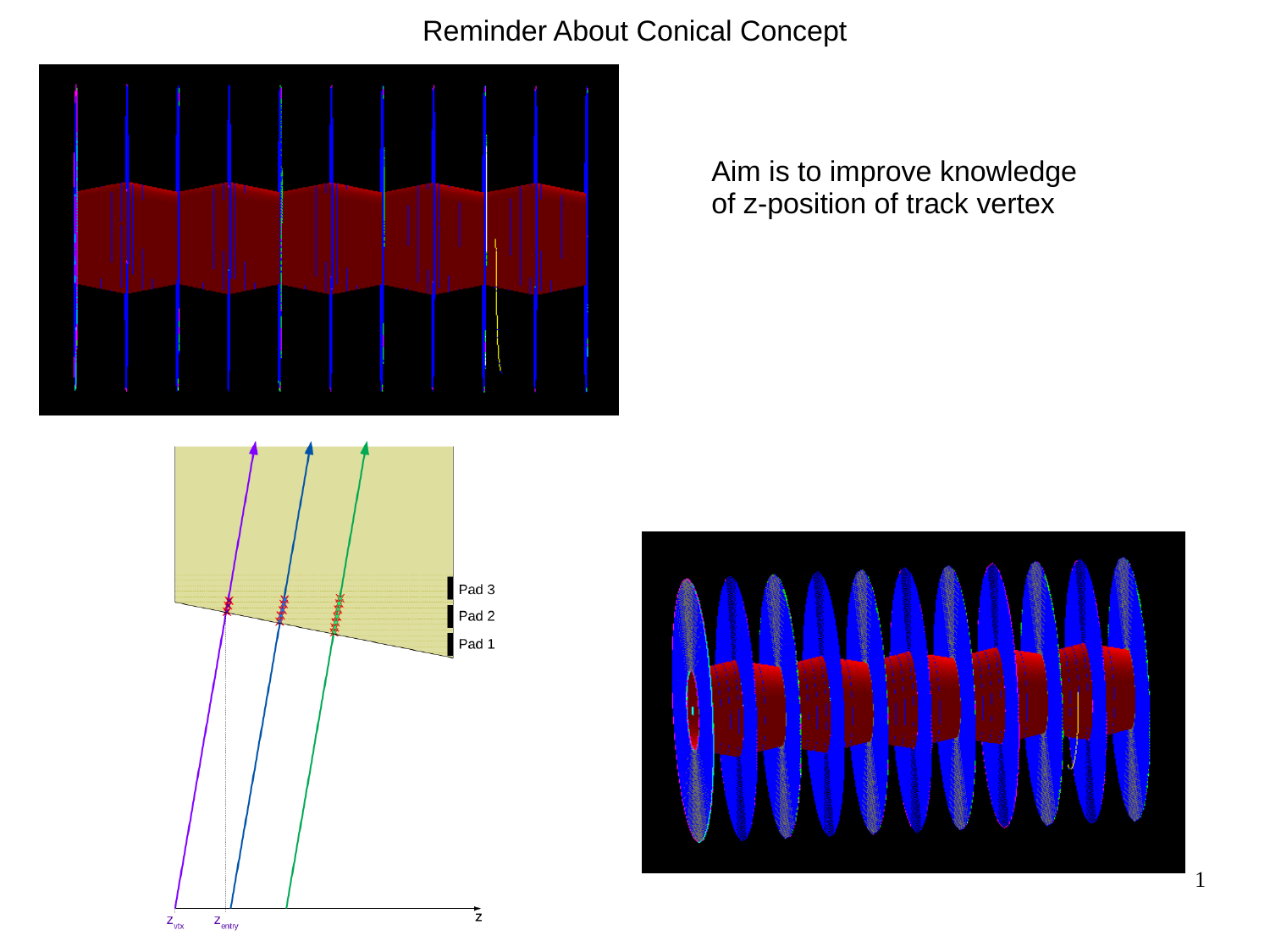# Initial Look at Individual Tracks

Track: momentum = 400MeV/c; Theta = 60degrees; Phi = 45 degrees;  $Z = -3.2$ cm



**Track originates in target here**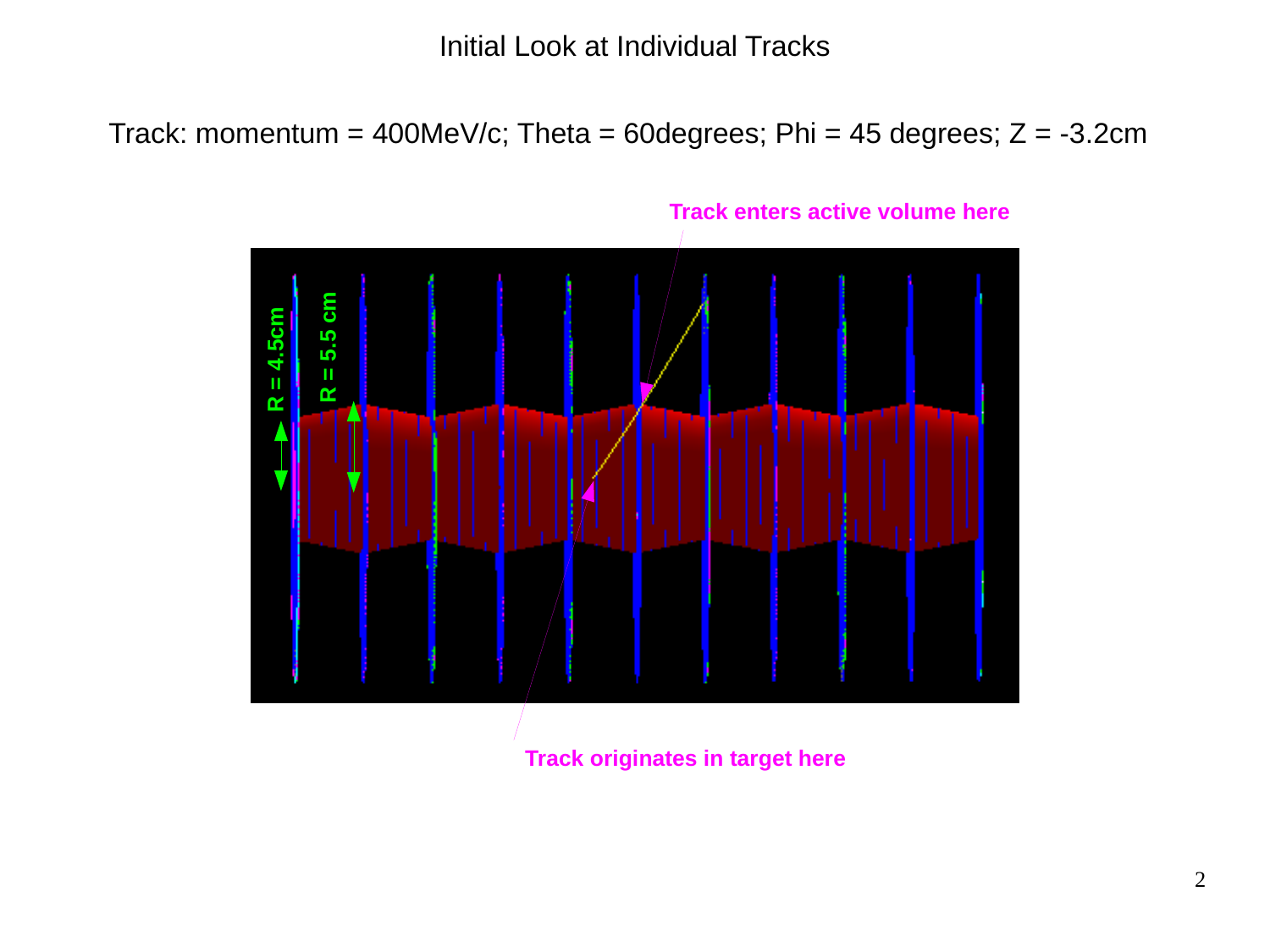Non-Conical Conical Conical Conical Conical Conical Conical Conical Conical Conical Conical Conical Conical Conical Conical Conical Conical Conical Conical Conical Conical Conical Conical Conical Conical Conical Conical Co





hRvZHits

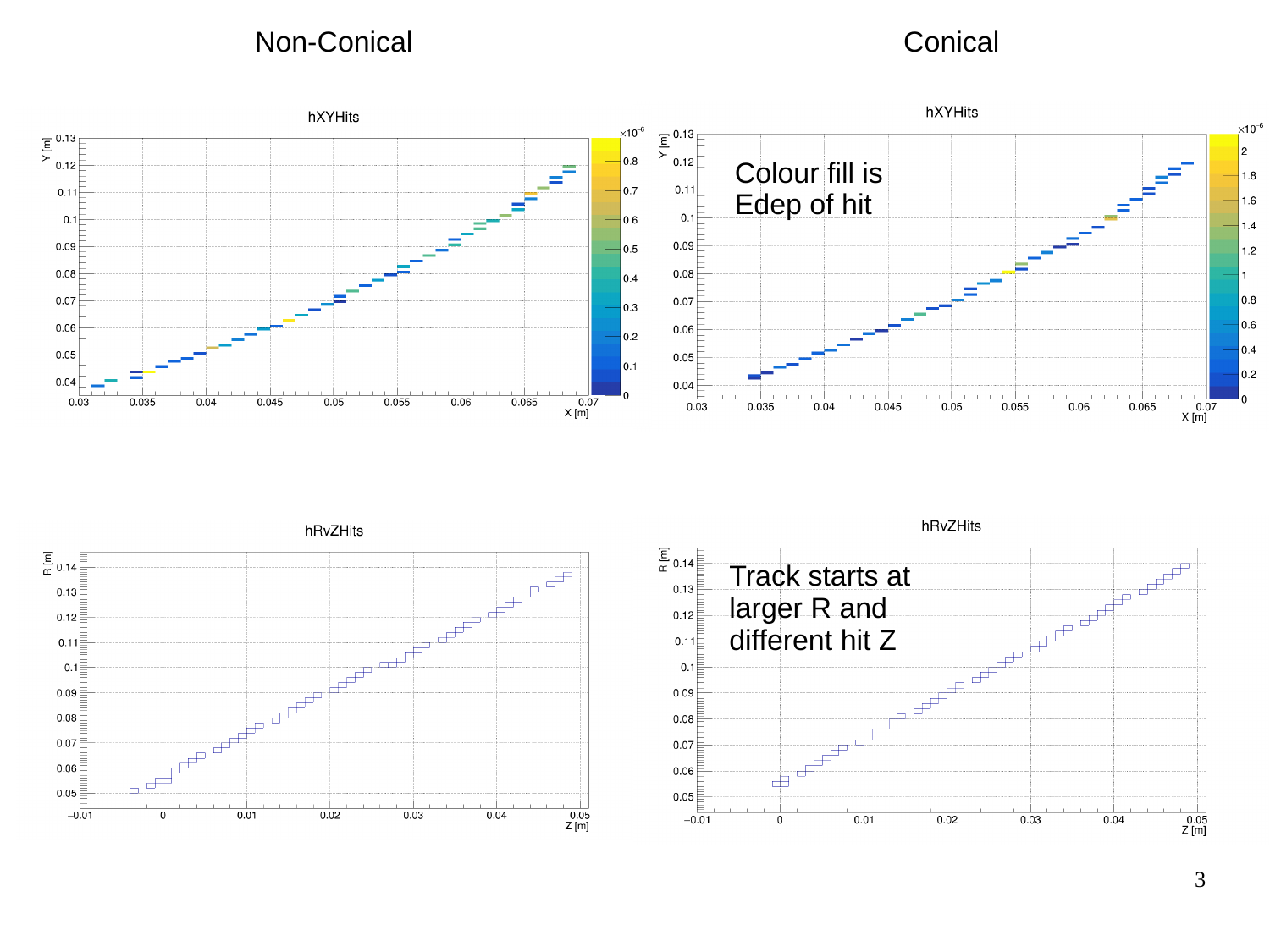Track: momentum = 400MeV/c; Theta = 30degrees; Phi = 90 degrees;  $Z = -2.5$ cm



**Track enters active volume here**

**Track originates in target here**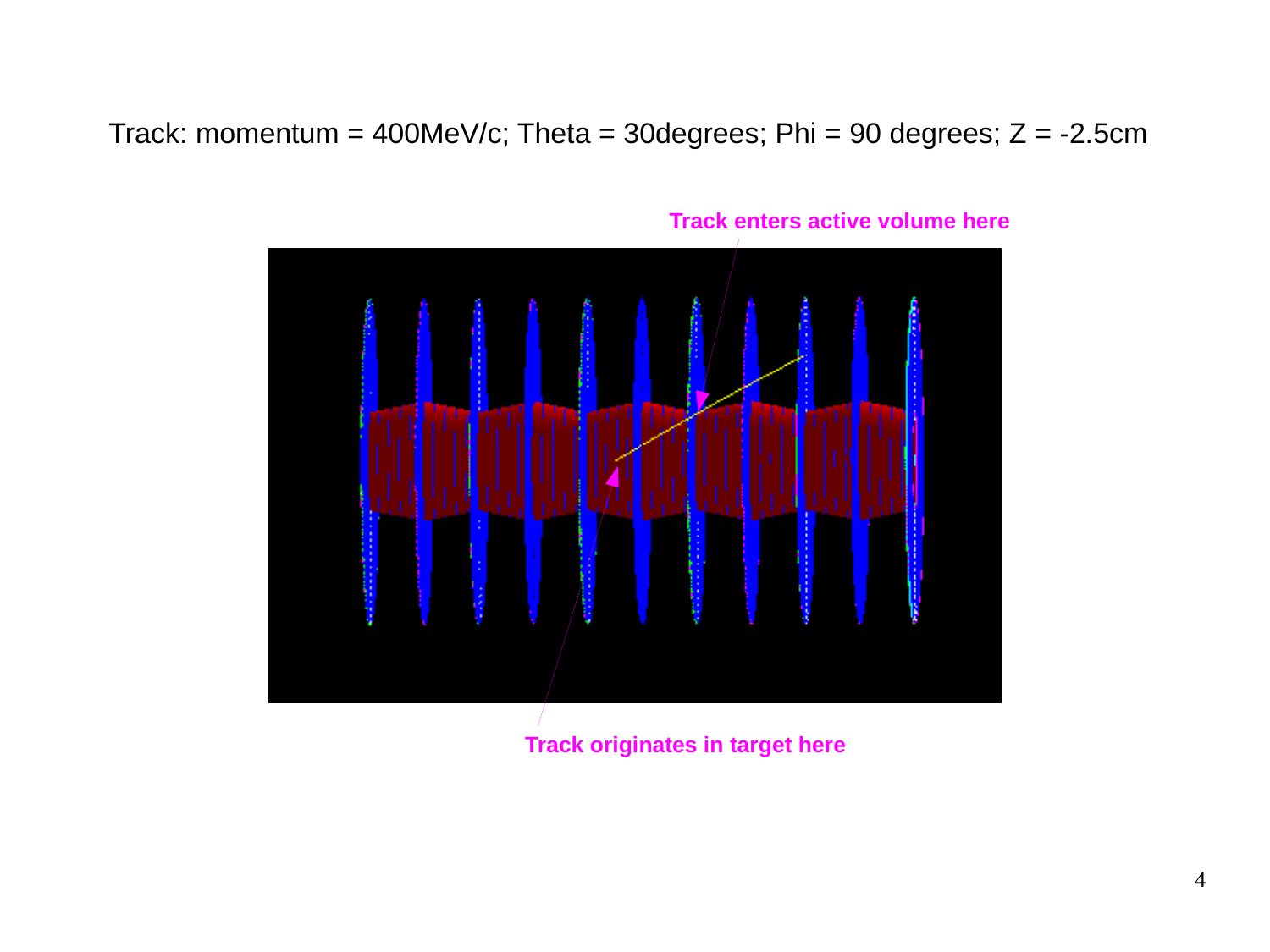Non-Conical and Conical Conical Conical Conical Conical Conical Conical Conical Conical Conical Conical Conical Conical Conical Conical Conical Conical Conical Conical Conical Conical Conical Conical Conical Conical Conica





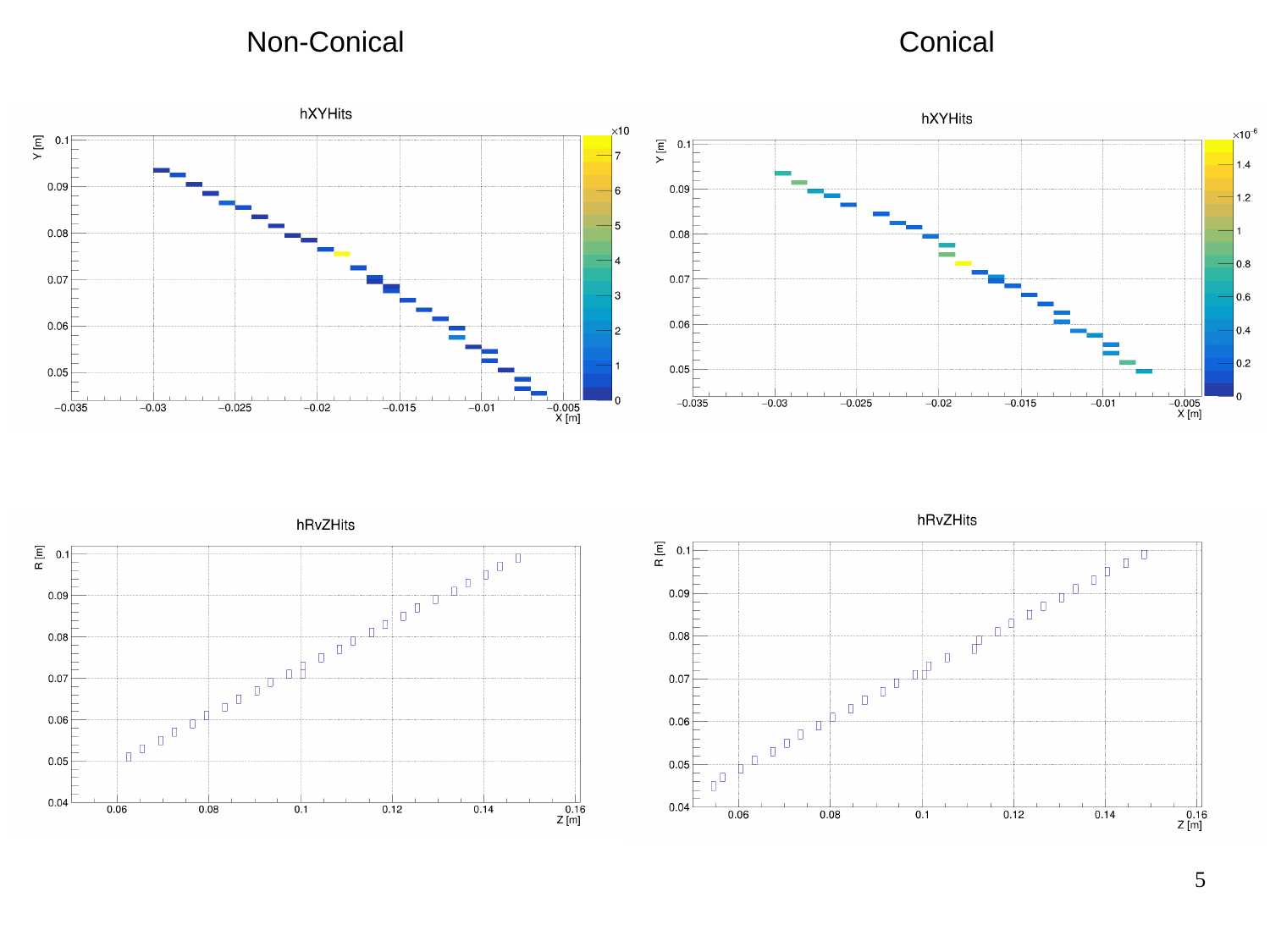## Checked change in radii of conical shape inner wall to 4 - 6cm

Track: momentum = 400MeV/c; Theta = 30degrees; Phi = 90 degrees;  $Z = -3.8$ cm



#### **Track enters active volume here**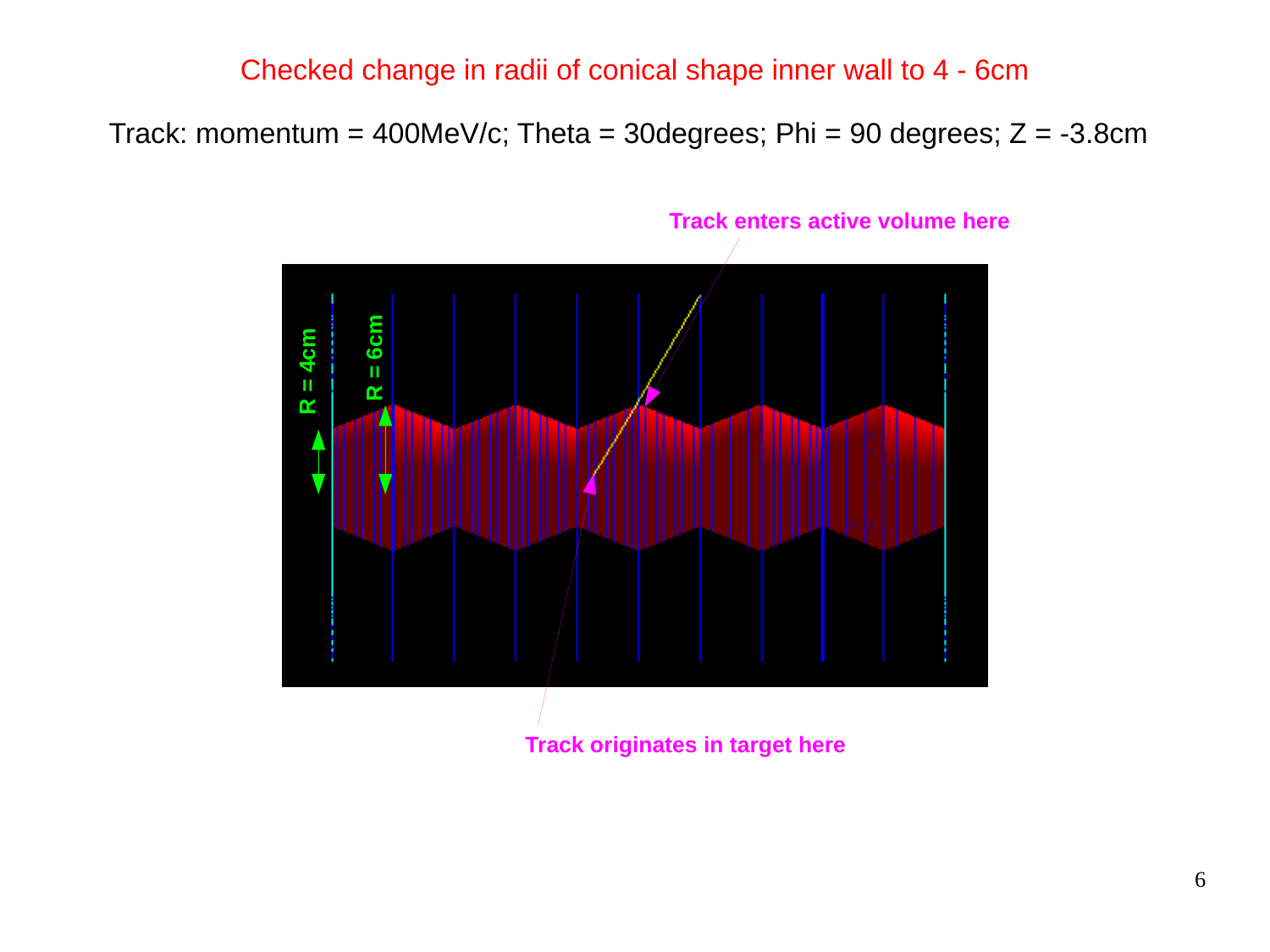Non-Conical Conical Conical Conical Conical Conical Conical Conical Conical Conical Conical Conical Conical Conical Conical Conical Conical Conical Conical Conical Conical Conical Conical Conical Conical Conical Conical Co





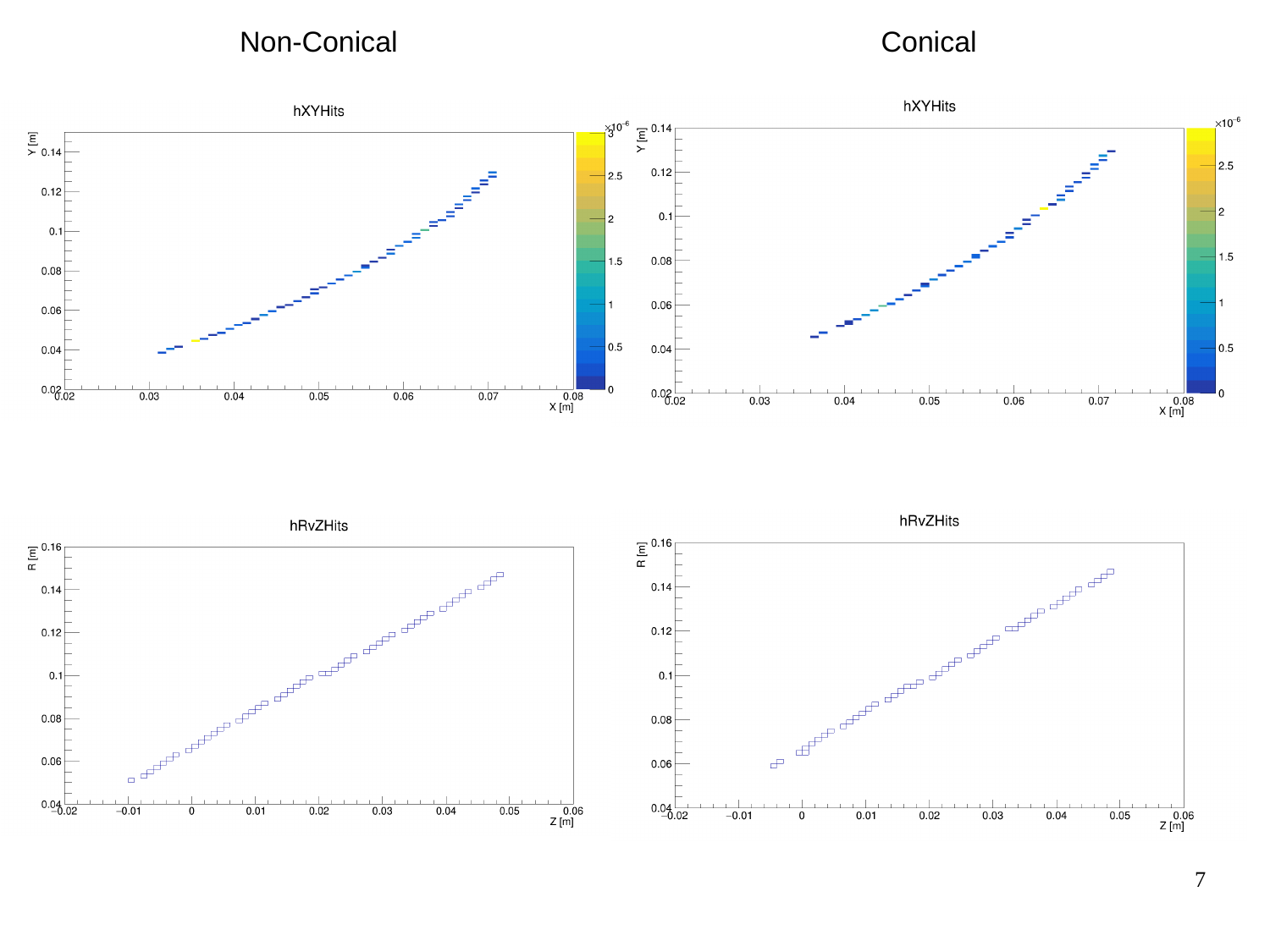Determining RS from Edep V R

- Z position of track vertex scanned in 1cm steps
- At each Z position:
- Tracks sent through geometry in G4
- For each hit along track histogram of Edep V r filled
- Edep V r fitted with formula below (S=amplitude; RS=step location; D=diffusivity), step function to find location of first edep in volume



Perform this RS fit study, for geometry of cone with inner radii varying from r=4cm to r=6cm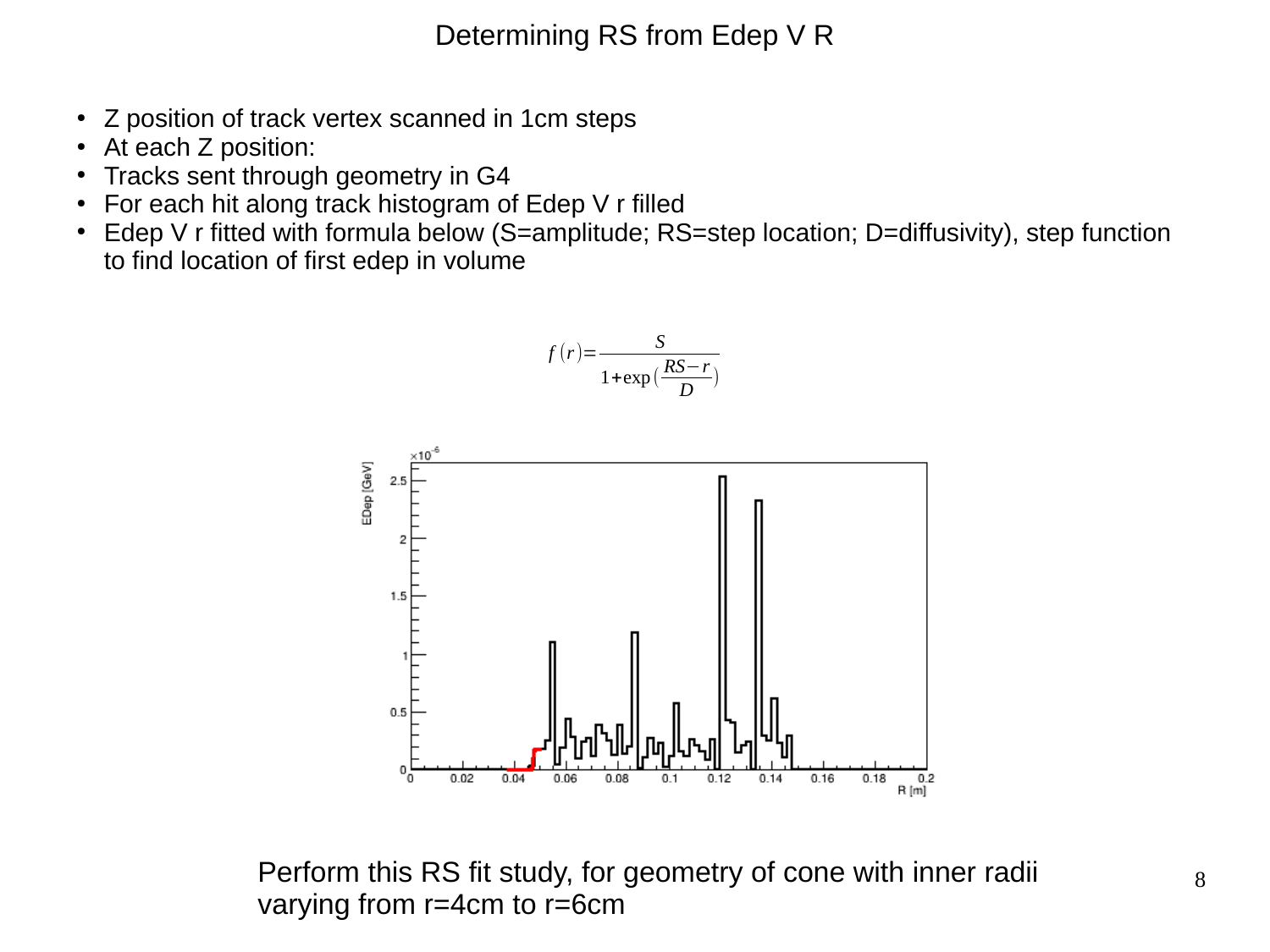

### One track; 400MeV/c; Theta=60deg; Phi=45deg; Scan z position of vertex

9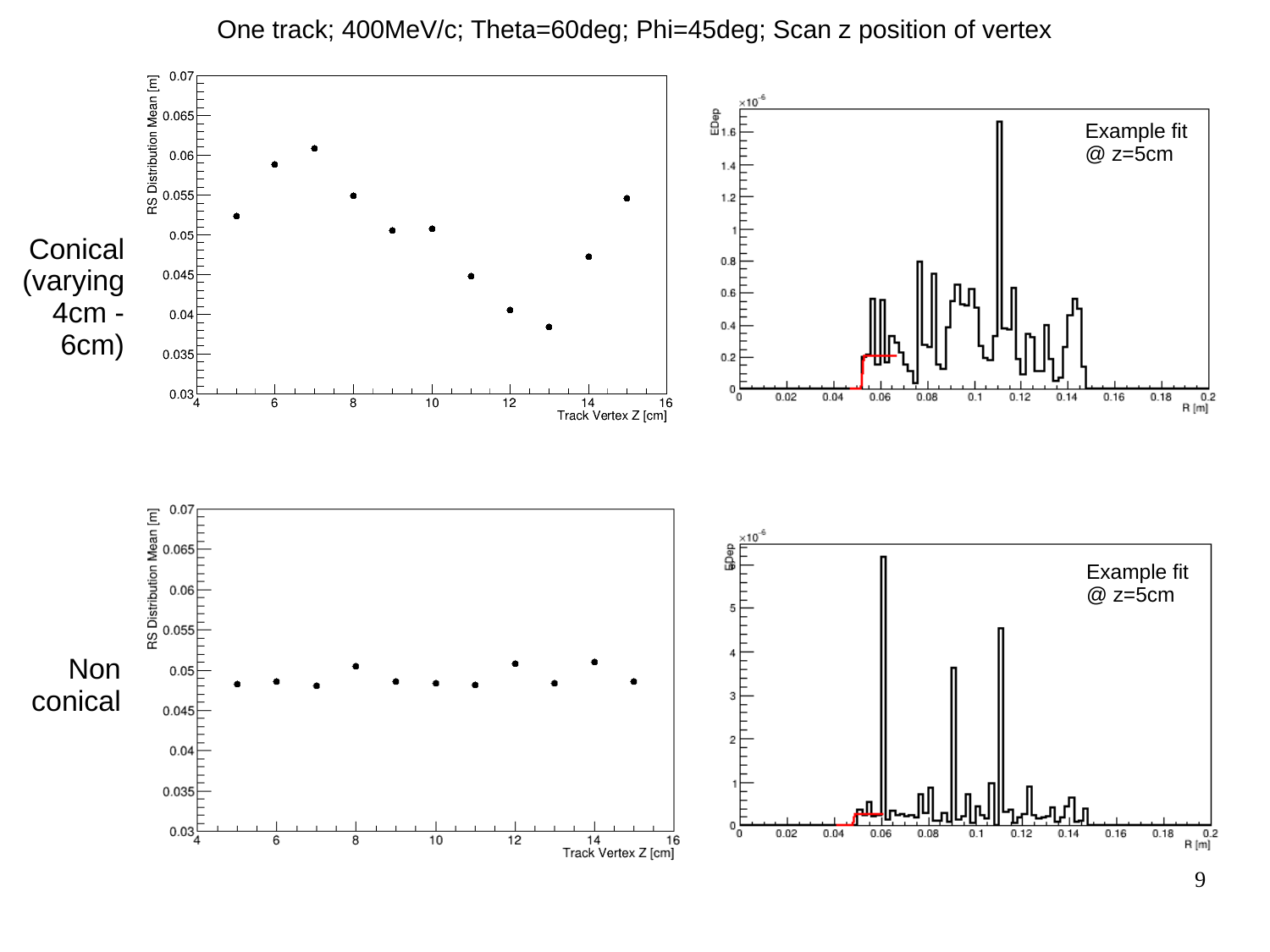One track; 400MeV/c; Phi=45deg; Scan z position of vertex

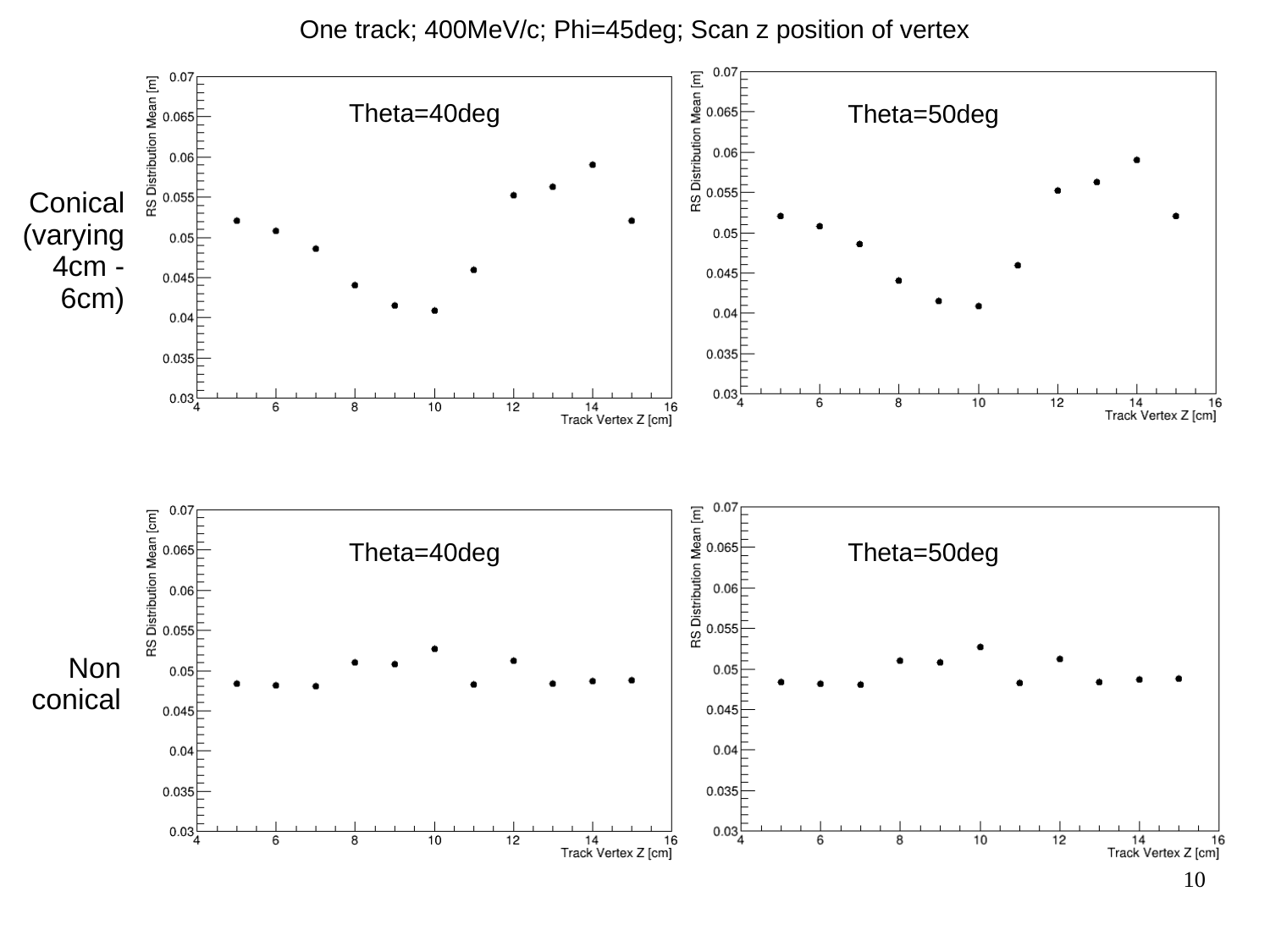### One track; 400MeV/c; Theta=70deg; Phi=45deg; Scan z position of vertex





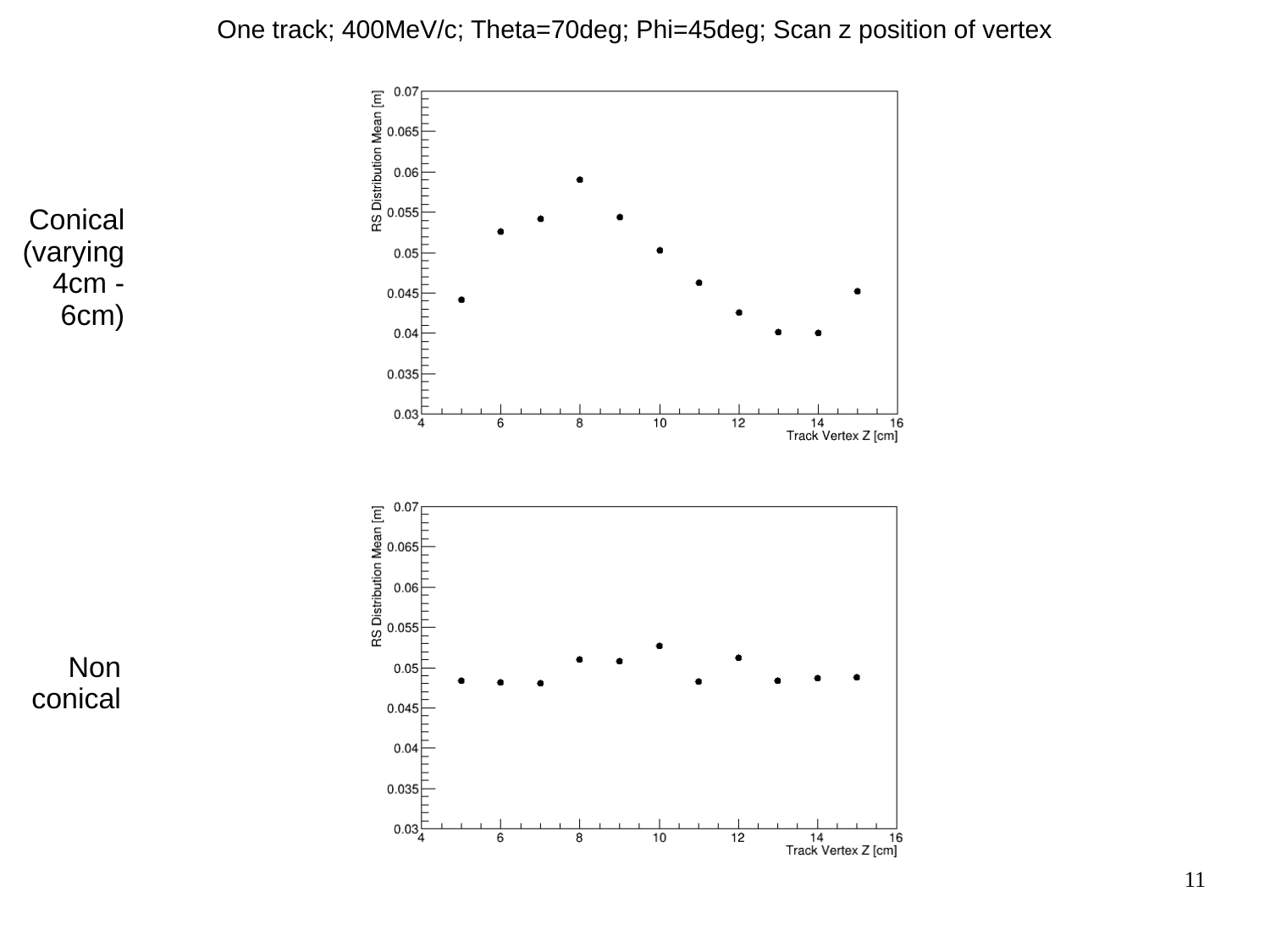

#### One track; 250MeV/c; Theta=60deg; Phi=45deg; Scan z position of vertex

12